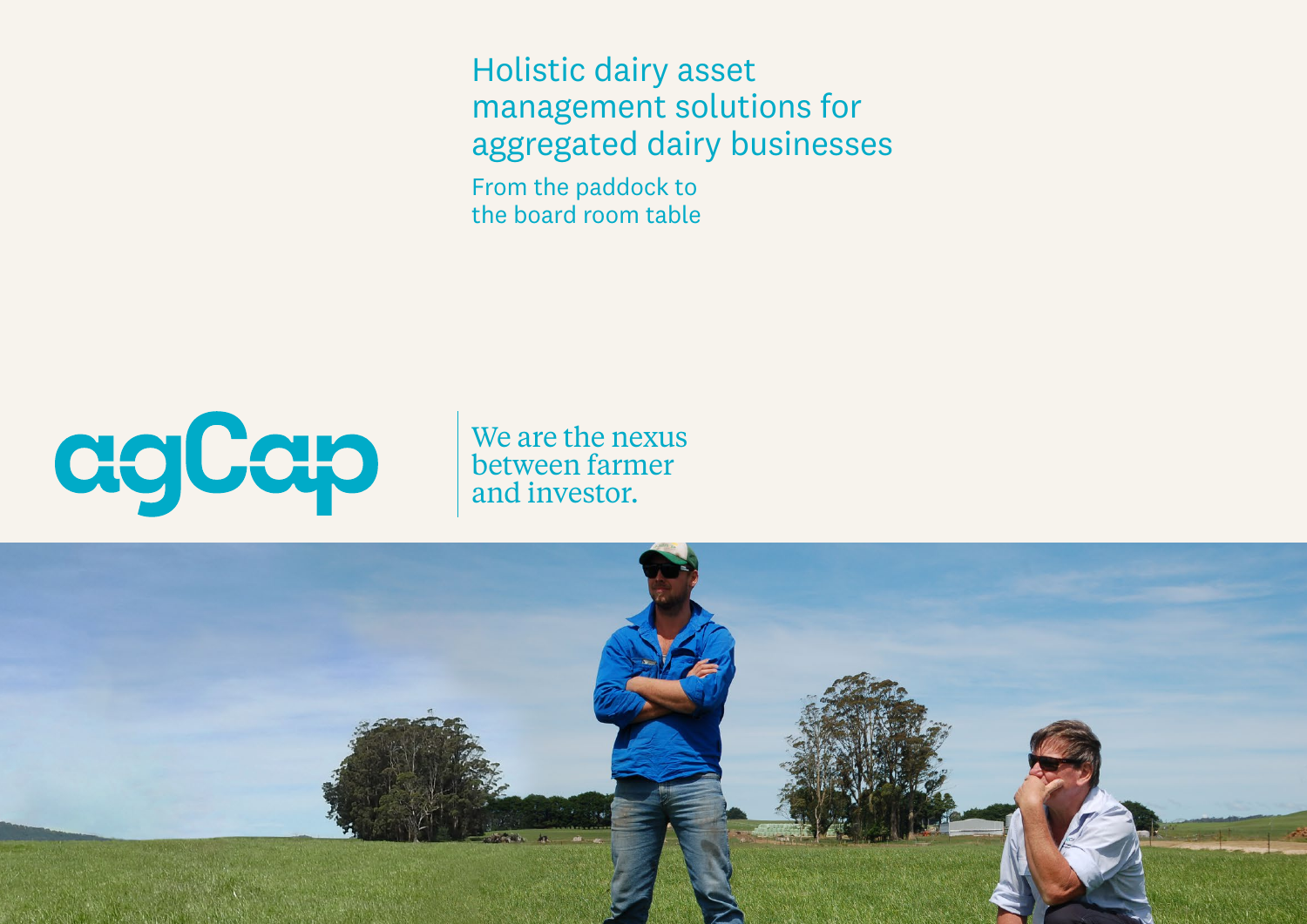agCap dairy asset management aims to ensure that the People, Process, Livestock and Pastures are structured and aligned to ensure the best prospect of assets performing above average.

agCap adds value by helping owners regain control of their business including:

- Improved key staff retention
- Livestock traceability
- Traceability of all inputs and outputs
- Improved visibility and output of reporting systems





**Value Over Time for Your Business**

Today's Australian dairy farm businesses are dealing with:

- Volatility in seasonal conditions, input costs and farm gate milk price
- More complexity with increased demands for accountability, reporting and compliance.
- Anecdotal evidence suggests that the greatest challenges facing dairy farm businesses today (aside from farm gate milk price), include;
	- On-farm labour;
	- Livestock performance; and
	- Evidence based reporting to support our social license to operate

## agCap is equipped to help you deal with these challenges